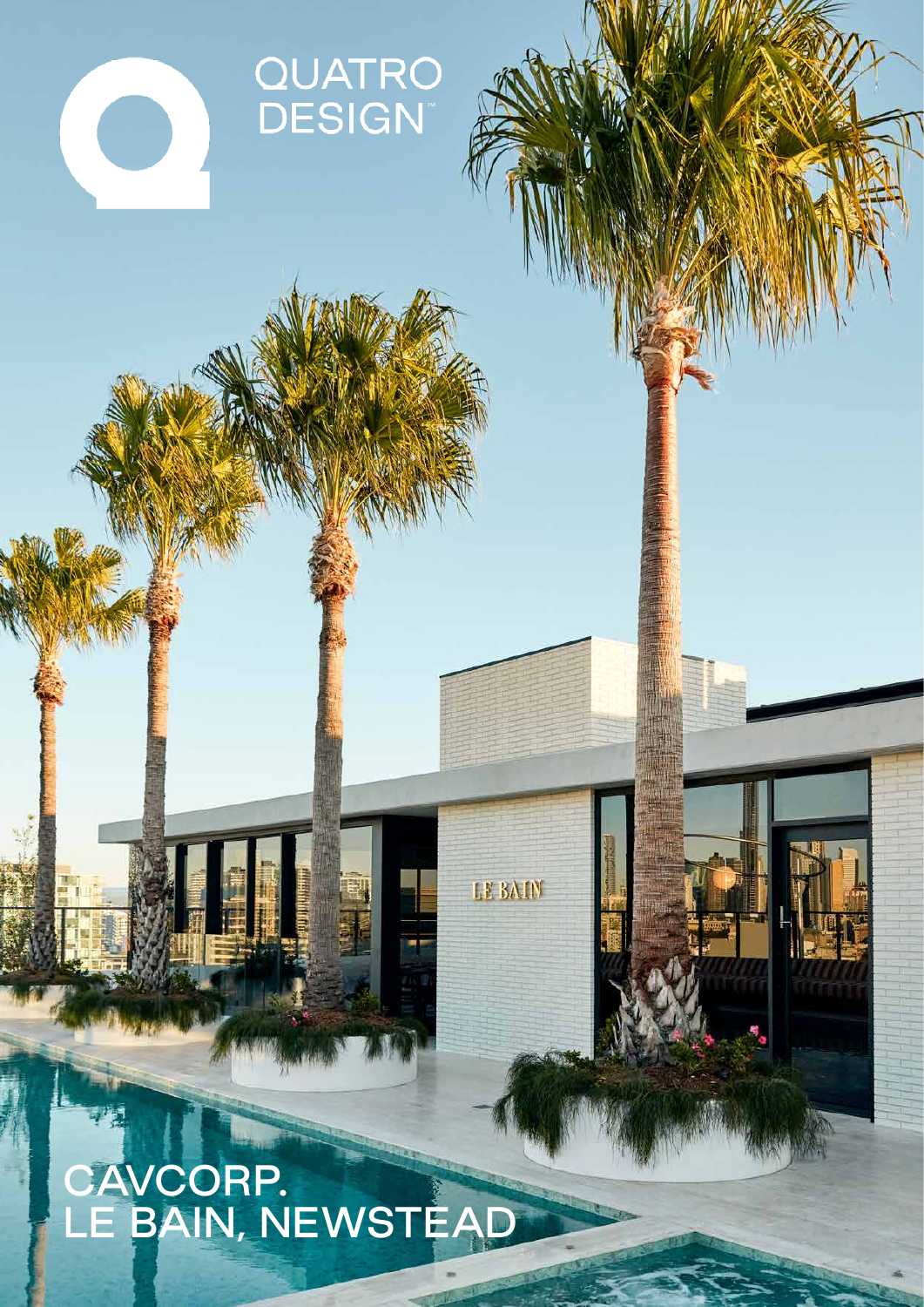

## - Stanley Sclavos

"Early on Quatro Design understood our vision and concepts and came up with ideas and guidelines that would ultimately become part of our final design. "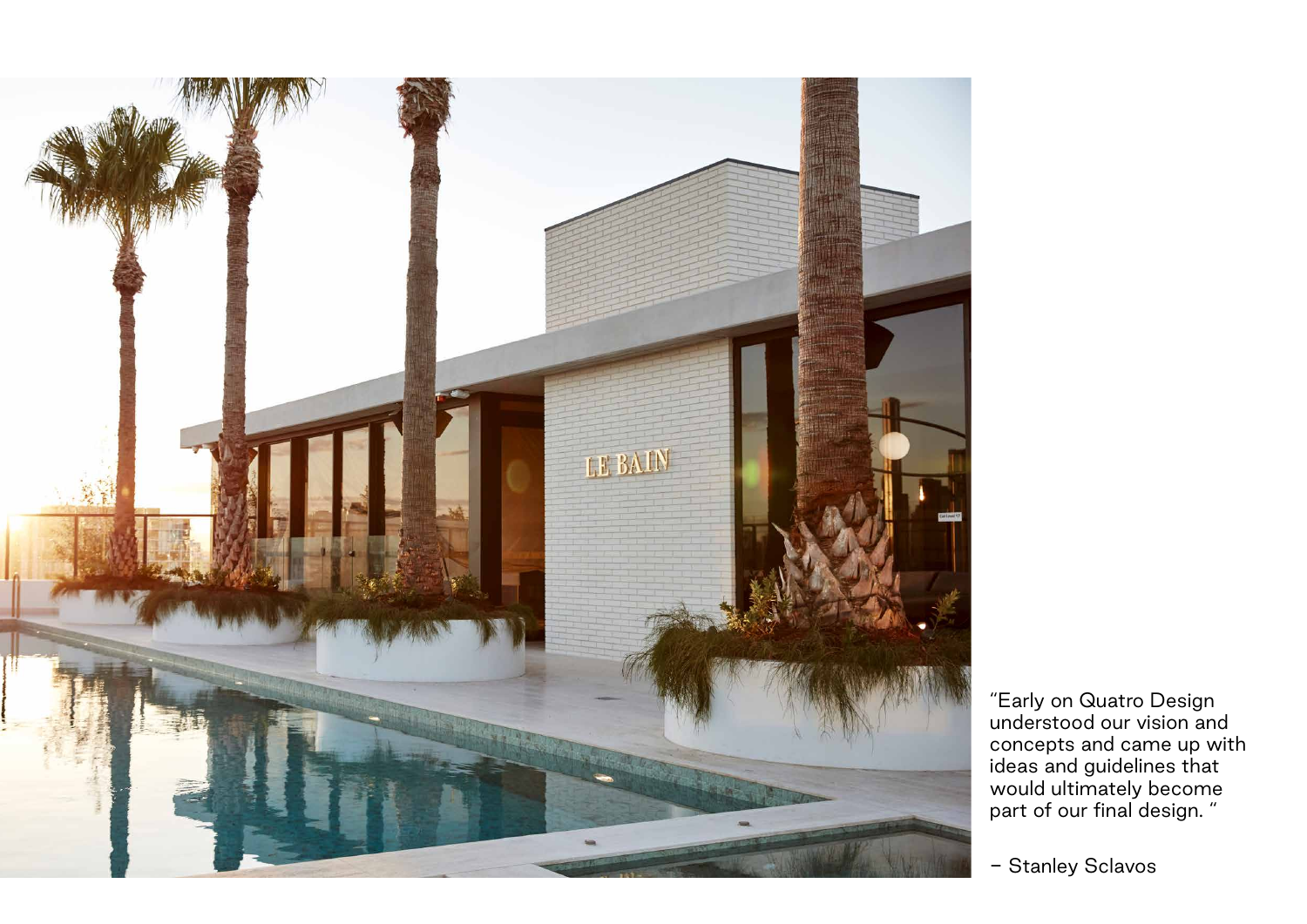# CAVCORP. CUSTOM HANGING PLANTERS

Cavcorp is a multi-award winning Brisbane based developer specialising in luxury multi-residentail, as well as retail and commercial projects. Over the past 15 years, Cavcorp has played a pivotal role in the urban renewal of Newstead's \$2 billion masterplan at Gasworks.

Their development - Lucent has received national praise, winning 'Australia's Best High Rise Building 2018' at the Master Builders National Awards and 'Urban Renewal State Winner' at the UDIA Qld Awards 2018.

Le Bain's signature hanging garden facade was a key architectural design feature from the start. The challenge was to find a planter and installation method that had barely visible steel supports or brackets, as not to detract from the hanging gardens when viewed from the street level below.

Cavcorp and Torre Developments also needed a planter that was versatile, adaptable, waterproof and most importantly had a sleek and refined exterior finish to seamlessly integrate with the building's modern exterior.

Glassfibre Reinforced Concrete (GRC) was the perfect solution for the planters, as it is not only water resistant but also lightweight when compared to traditional castconcrete. GRC planters are robust enough to provide support for holding soil and plants, requires minimal structural additions and has an aesthetically pleasing smooth exterior finish.





Quatro Design worked collaboratively with Cavcorp and Torre Developments' design and engineering teams on their conceptual ideas and assisted with the design of custom planter boxes that could hang from the side of the building.

We also helped develop a range of narrow tall planter boxes used as integrated balcony planters.

All custom planter boxes were manufactured at our factory in Murwillumbah, NSW and were delivered on time to meet project deadlines.

The design process and final products delivered, far exceeded Cavcorp's expectations, and we are already in discussion to assist with their future projects.

Le Bain has raised the benchmark of architectural excellence. This sculptural building, with its curved balcony forms and considered landscaping connecting the ground floor and podium levels, has enormous streetscape appeal. The signature rooftop oasis was curated with fitness, wellness and community in mind.

Le Bain commenced construction in 2017 and has allowed Cavcorp to create a true vertical community that caters for all demographics of Brisbane whilst providing a unique lifestyle experience for all residents.



LE BAIN

NEWSTEAD, BRISBANE

### CUSTOM DESIGN AND MANUFACTURING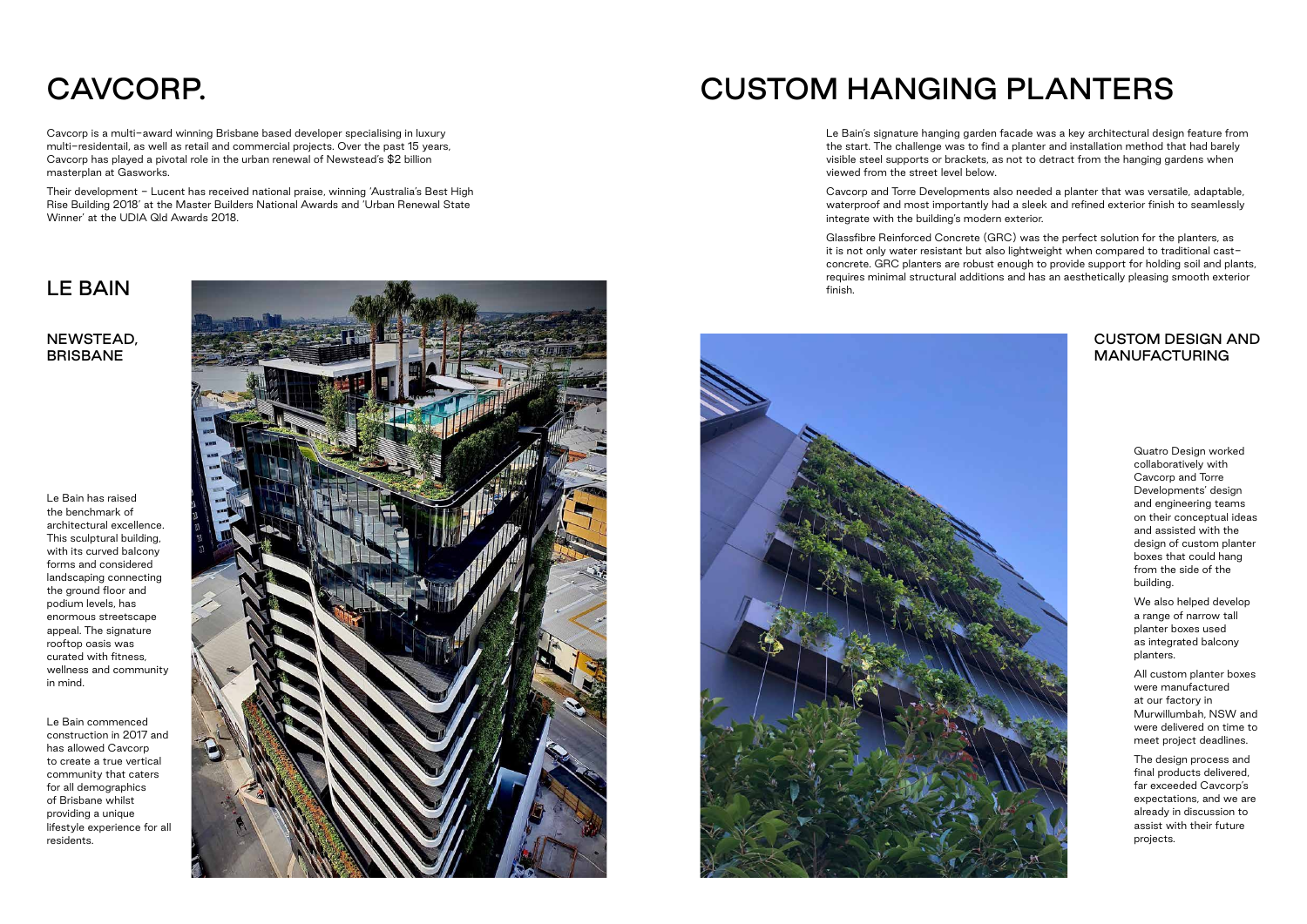

## SIGNATURE CYLINDER PLANTERS

Le Bain's signature rooftop was curated to create an urban oasis in the sky which features a fitness studio with Technogym equipment, a yoga lawn, heated infinity pool with twin spa baths and even has an organic vegetable garden.

Our sophisticated and contemporary 1800 Cylinder planters form the central focal point of this world-class rooftop and house four large palm trees and ground covers to create a dramatic backdrop against the Brisbane skyline.

Quatro Design's outstanding product quality, combined with our design excellence, made us the obvious choice when searching for planter solutions to compliment Le Bain's iconic design theme.

Our custom design ability and truly timeless and beautiful standard product ranges cemented our collaborative relationship with Cavcorp and Torre Developments early on. We are proud to have been involved with yet another signature Newstead development by this powerhouse team.

> We would like to thank Michael Cavalluci and Jimmy Huynh from Cavcorp and Stanley Sclavos from Torre Developments for the assistance provided in creating this feature project case study.

Our customer service and the assistance provided at every step from design and manufacturing through to delivery, has built a long-lasting relationship between our companies and we are already in talks to provide assistance with Luminare, their latest 28 level offering.

The design and planning phase for Luminare is currently being finalised with our planter boxes being specified for their envisioned wall of planters, which will cover two sides of the building and span 26 levels. They hope to create a wall of sleepers and creepers that travel up the building to create another Cavcorp-signature innovative architectural benchmark in New Farm, Brisbane.



#### **CREDITS**

Le Bain photography by Cieran Murphy.